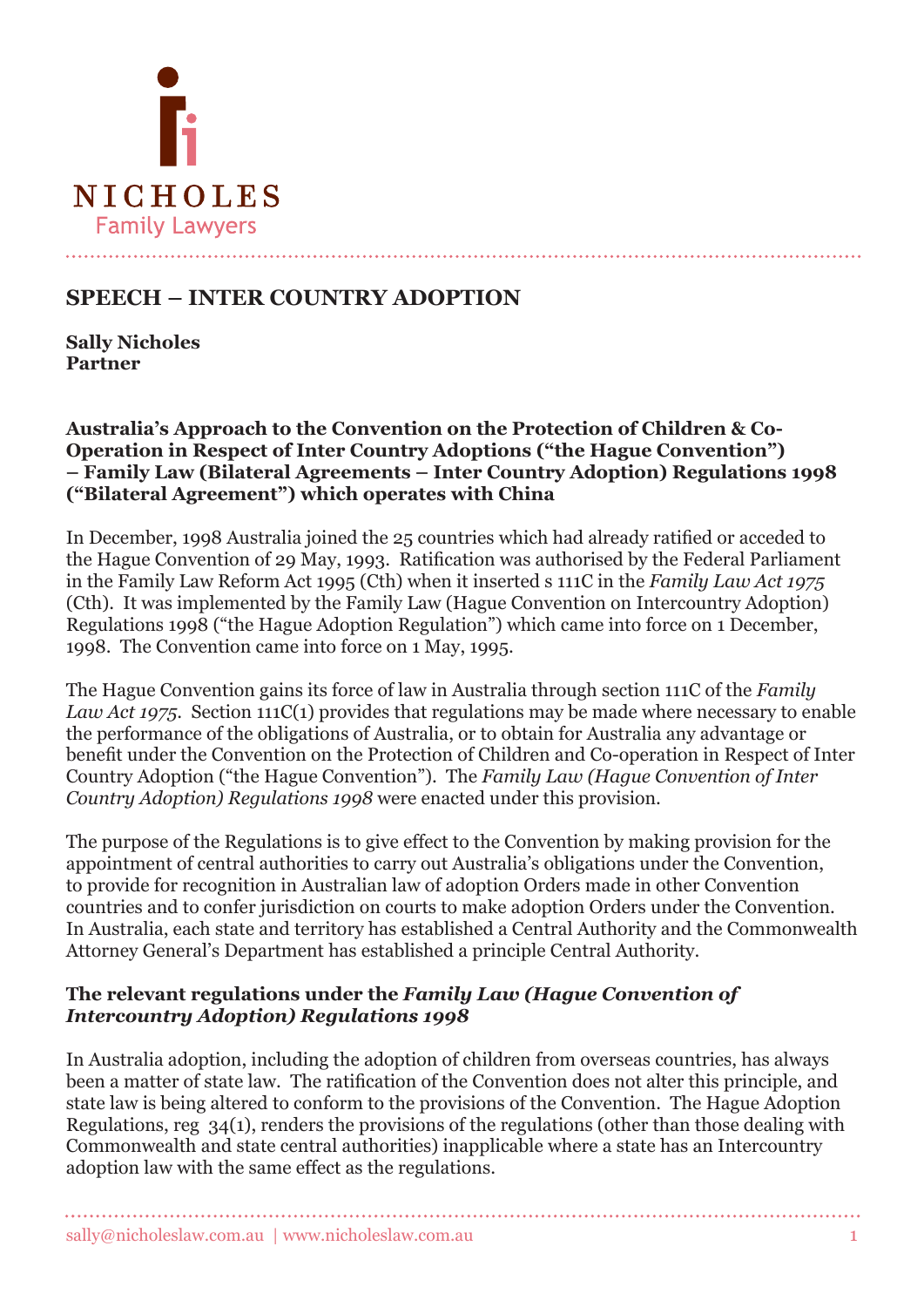The essence of the Convention is that each country involved in the adoption, the state of origin and the receiving state, must approve the adoption. A request for the adoption of a child in an overseas country by parents habitually resident in Australia must (art 14) first be made to the central state authority or to an accredited body (being a non-profit organisation approved by the State Central Authority) of the state in which they reside. The state authority must first satisfy itself that the "applicants are eligible and suited to adopt" (art 15) and prepare a report on the applicants for transmission to the Central Authority of the state of origin of the child. The Central Authority of the state of origin must then prepare a report on the child, ensure that the necessary consents have been given and determine, on the basis of the reports prepared, whether "the envisaged placement is in the best interests of the child" (art 16).

Article 17 provides that a decision in the state of origin that a child should be entrusted to prospective adoptive parents may only be made if:

- 1. the Central Authority of that state has ensured that the prospective adoptive parents agree;
- 2. the Central Authority of the receiving state has approved such decision, where such approval is required by the law of that state or by the Central Authority of the state of origin;
- 3. the central authorities of both states have agreed that the adoption may proceed; and
- 4. it has been determined that if the prospective adoptive parents are eligible and suited to adopt and that the child is or will be authorised to enter and reside permanently in the receiving state.

Only if those conditions are satisfied may the child be transferred to the receiving state under art 19.

The adoption order may be made in either state. The Hague Adoption Regulations require that the agreement of both central authorities is obtained and that the child is present in Australia at the time the order is made: reg 14 for the case where applicants resident abroad seek the adoption of an Australian child, and reg 15 where Australians seek the adoption of a child habitually resident in another Convention country. Under art 23 of the Convention an adoption compliance certificate issued by a competent authority of the state of adoption "shall be recognised by operation of law in the other contracting states". Regulation 19 provides that an adoption compliance certificate is evidence that the adoption was agreed to by the relevant central authorities and complies with the Convention. Provision is made for the recognition of such adoptions in reg 18. It must be noted that Australia is not considered a country of origin, and is able to place all children within Australia.

If the law governing the adoption does not provide for the termination of the legal relationship between the child and its natural parents, recognition of the order will not by itself terminate that relationship in Australia either. But under art 27 and reg 20 it is possible to apply to an Australian Court for a conversion order whereby the legal relationship is extinguished. In Pt 5 of the Hague Adoption Regulations the courts having jurisdiction in adoption matters of the state in which the adoptive parents are habitually resident are invested with federal jurisdiction.

Although China has not ratified the Convention it became a signatory to the Convention in November, 2000*.* Provisions proceeding on the same basis as the Convention, namely that both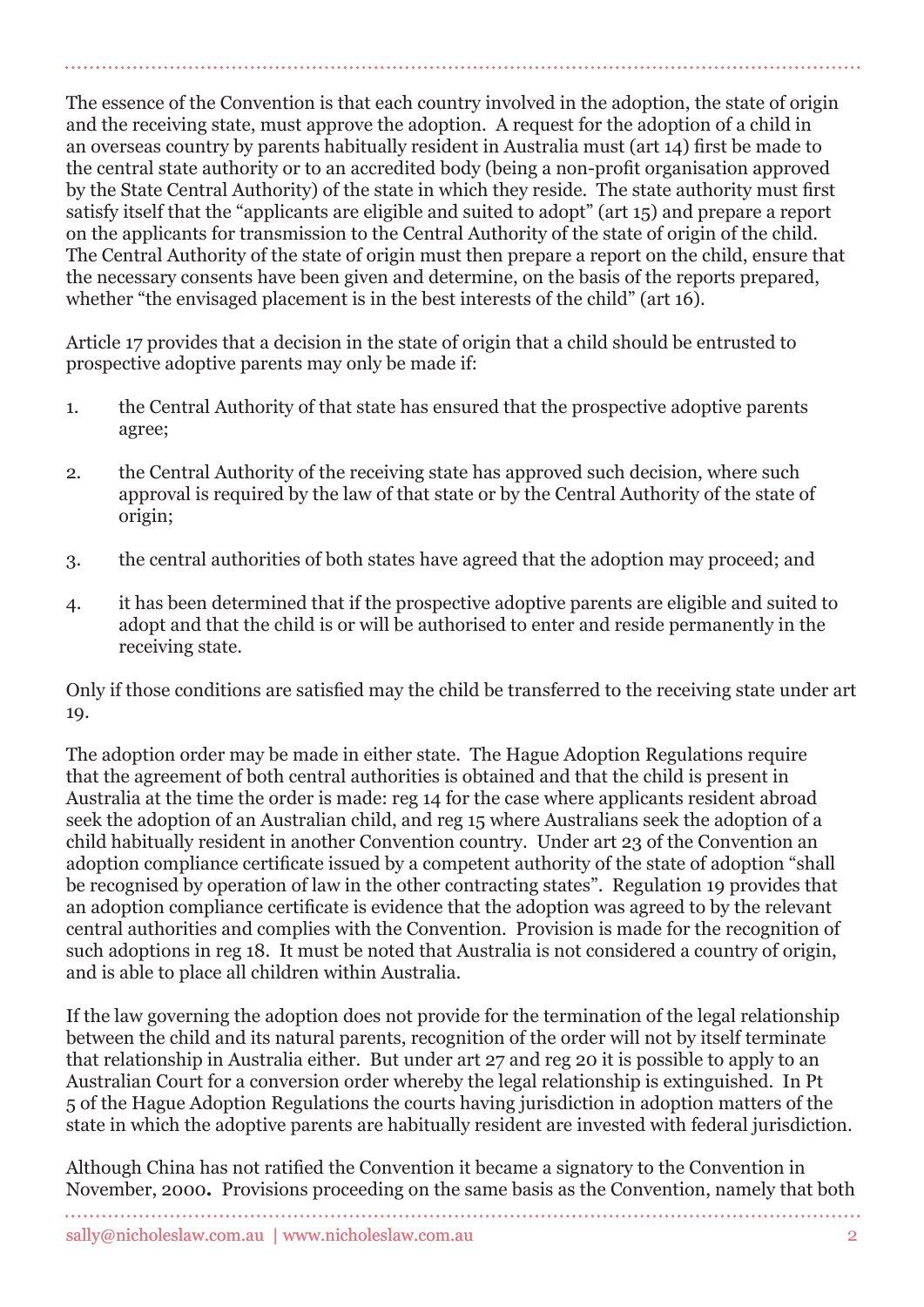the state of origin and the receiving state must agree to the adoption, are found in the Family Law (Bilateral Arrangements – Intercountry Adoption) Regulations 1998 which came into force on 14 July 1998. So far those regulations only apply to the People's Republic of China.

## **Legal Procedure (Victoria)**

## **Adoption (Amendment) Act 2000**

Victoria is a state of Australia which has been extremely proactive in progressing state adoption law to bring Australia's obligations to the Hague Convention on a state level. Currently Victoria is operating under Commonwealth Regulations in relation to adoptions under the Hague Convention. Adoption law in Victoria with respect to Australian adoptions are governed by the Adoption Act 1984. After the amendments take effect the Adoption Act 1984 will also regulate Hague adoptions.

On 6 June, 2000 the *Adoption (Amendment) Act 2000* was assented to which amended the *Adoption Act 1984* (Vic). The amendments come into effect on a day or days to be proclaimed or if not proclaimed before 1 January 2002 then on this day. The amendments flow from Australia's ratification of the Hague Convention on Intercountry Adoption as well as to give effect to the Bilateral arrangement on the adoption of children between Australia and China.

The purpose of the amendments are to amend the Adoption Act (Vic) in ways that are consistent with the fundamental purpose and intention of the Hague Convention. The amendments were designed to give effect to Article 4 of the Convention which provides that an Intercountry adoption can only take place if the competent authorities of the state of origin have established that the child is adoptable and that such an adoption is in the best interests of the child.

The Adoption (Amendment) Act 2000 inserts a new Part IVA into the Adoption Act 1984. The sections under Part IVA were drafted as a result of the ratification by Victoria of the Hague Convention in respect to Intercountry adoption. This part incorporates the provisions of the Convention in Victorian law.

Section 69A sets out the requirements for the adoption of a child from Victoria who is going to live in a Convention Country. Before the court can make an order for the adoption of a child it must be satisfied that both the relevant Central Authorities have agreed to the adoption and that it is in accordance with the Convention.

Section 69B provides the requirements for the adoption in Victoria of a child from a Convention country. Both relevant Central Authorities have to agree to the adoption and that the adoption complies with the Convention. The adoption must also comply with section 15 of the Adoption Act 1984.

Section 69K provides that the Secretary to the Department of Human Services is appointed to be the Central Authority for Victoria.

Section 69L gives the State Central Authority all the functions of a Central Authority under the Hague Convention except any functions ascribed to the Commonwealth Central Authority under Commonwealth regulations.

Applications for adoption may be made to the Supreme Court or the County Court at the option of the applicant. If the County court considers it, in all the circumstances, more appropriate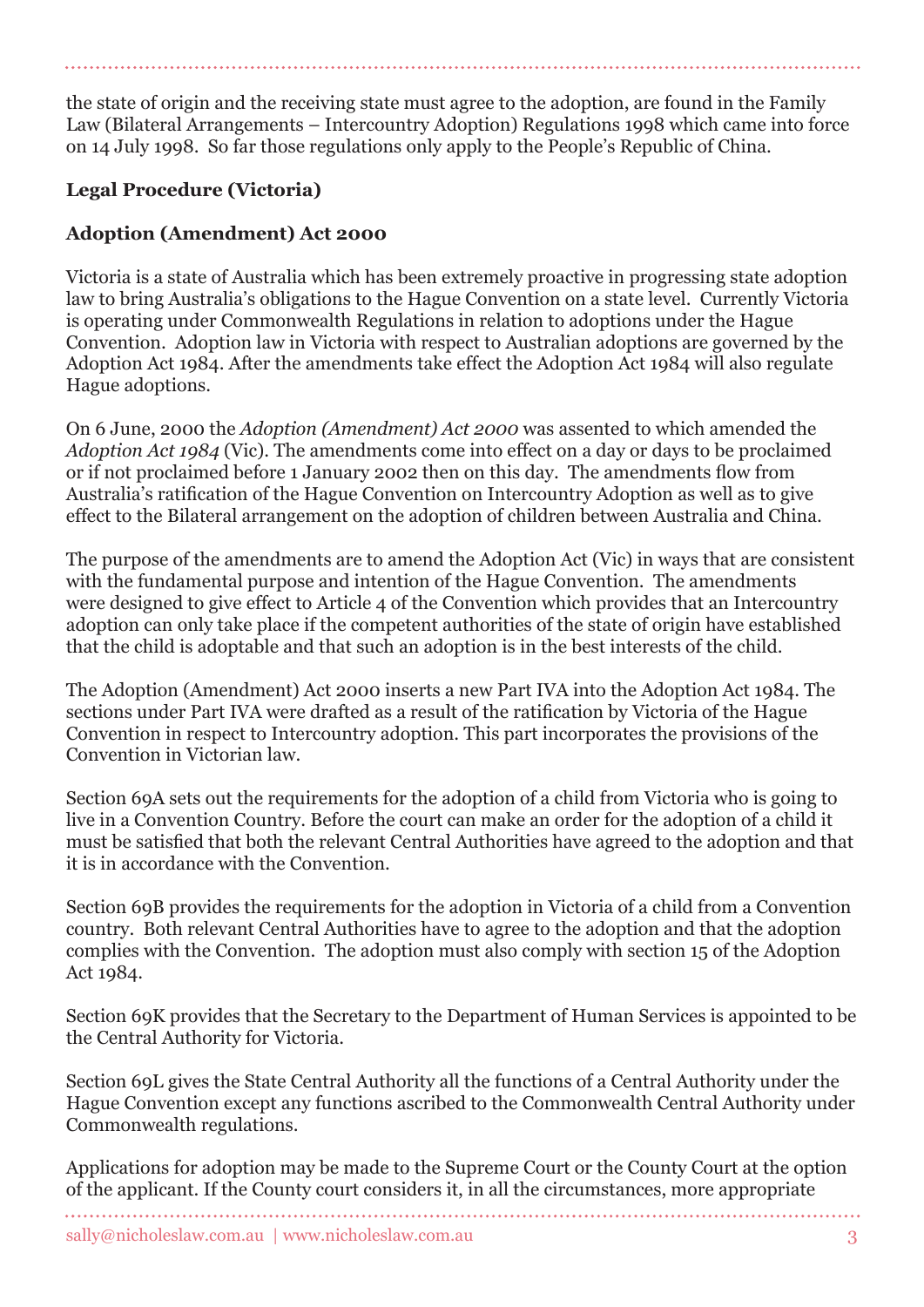to hear the matter in the Supreme Court, the County Court may direct that the application be transferred to the Supreme Court*,* however this rarely, if ever occurs.

In the administration of the Adoption Act 1984, the welfare and interests of the child concerned shall be regarded as the paramount consideration.

For further background I have attached a paper written by Helen Brain, Manager Statutory Services, of the Department of Human Services which provides an excellent background of the implementation of the Hague Convention in Australia (See Attachment "A1").

### **Who may be adopted? – (NB – Victorian Procedure)**

Section 10 provides that the Court may make an adoption order where the child is under 18 years of age, OR where the child had been brought up, maintained and educated by the applicant or some close relatives of the applicant.

### **Who May Adopt?**

Section 11 provides that the following may adopt:

- (a) a married couple of at least two years
- (b) a relationship of 2 years duration which is recognised as a traditional marriage by an Aboriginal community.
- (c) A de facto relationship of not less than 2 years
- (d) or a combination of the above where the sum of the total of the relationships is not less than 2 years.

Under section 11(3) the court may also grant an adoption order to a single person where the court is satisfied that special circumstances exist in relation to the child which make it desirable to do so.

Additionally, section 15 requires that the court must be satisfied of certain matters before it can make an order granting the adoption. This includes receiving a written report as well as satisfying itself that the applicants satisfy the prescribed requirements in relation to the approval of the applicants and child. The prescribed requirements are proscribed under Regulation 35 of the Adoption Regulations 1998 (See Attachment "A").

Regulation 35 of the Adoption Regulations 1998 provide what the Court must consider before any adoption order is granted. Regulation 35 Provides:

For the purpose of section 15(1)(a) of the Act, the prescribed requirements are that -

(e) the personality, age, emotional, physical and mental health, maturity, financial circumstances, general stability of character and the stability and quality of the relationship between the applicants and between the applicants and other family members, are such that he or she has the capacity to provide a secure and beneficial emotional and physical environment during a child's upbringing until the child reaches social and emotional independence;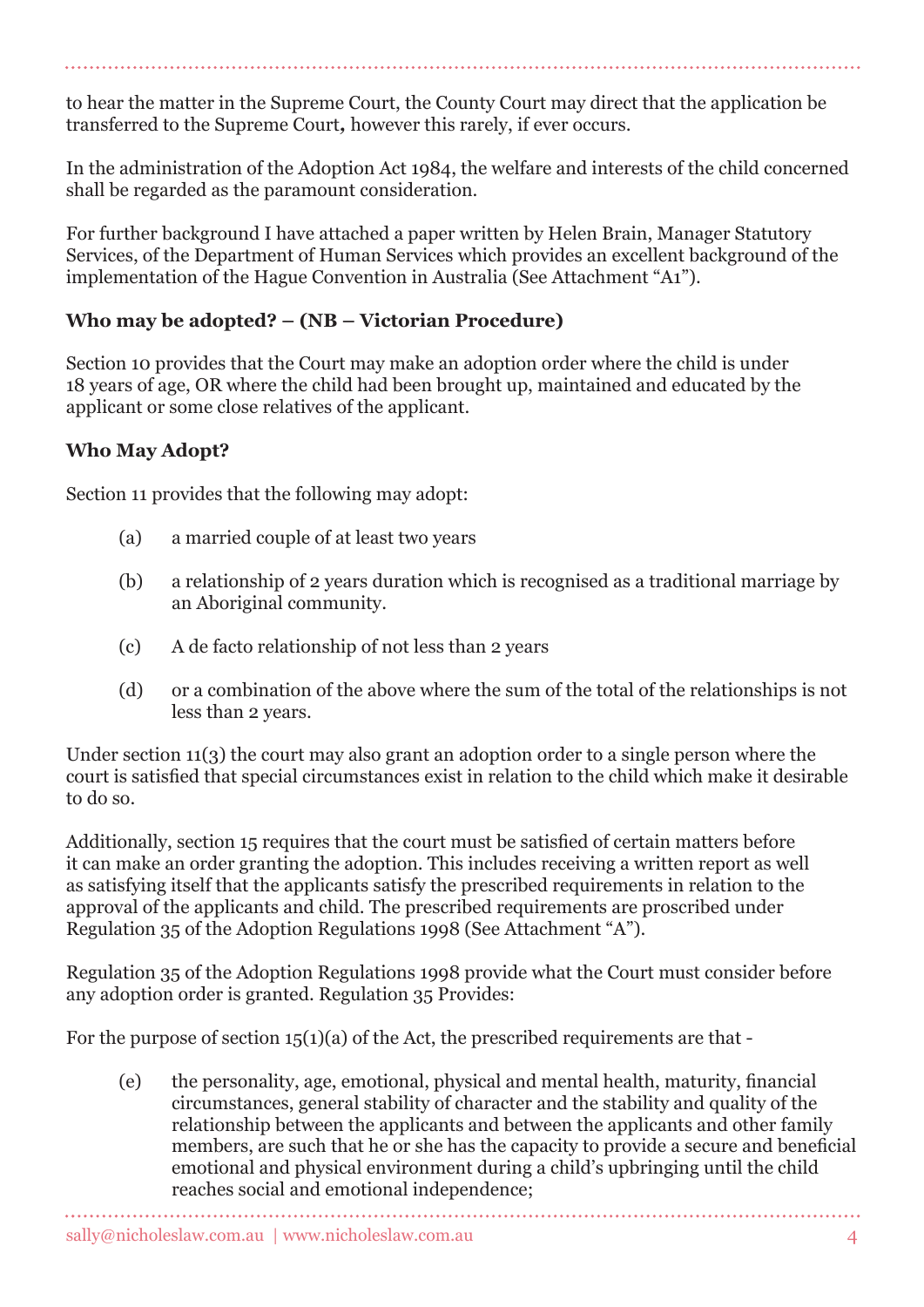(f) if an applicant has had the care of a child before applying for approval as suitable to adopt a child, he or she has shown an ability to provide such an environment for the child.

## **Wishes of the Child.**

Section 14 provides that the court shall not make an adoption order unless the court is satisfied that so far as practical the wishes and feelings of the child have been ascertained and, and due consideration given to them, having regard to the child's age and understanding. The 2000 amendments to section 14 strengthens the provisions relating to the wishes of the child by requiring the child to undergo counselling from an approved counsellor as to the effects of the adoption, if appropriate to the child's age and understanding. The counsellor is required to write a report to the court.

## **Appeals**

Division 2A S129A provides for review with VCAT (See Attachment "B").

#### **Administrative Procedure – (Adoption Application, Allocation and Placement) – Victorian (See Attachment "C": Process of placement adoption of Intercountry children at page 13 Australian Institute of Health & Welfare Canberra)**

Victoria currently has working arrangements with a number of countries, either through the bilateral Government to Government arrangements or under the Hague Convention. There is certain basic information and requirements for all countries (noting that information provided below is subject to change without notice and based on a report distributed by the Department of Human Services distributed to parents in August, 2001)

## **Information and Application**

- 5. Inquiry received by Intercountry Adoption Service (ICAS) and Information Kit sent out with invitation to Information Night. There are 4 information nights held each year.
- 6. Attendance at Information Night is required and both applicants should attend. Information is provided, including a Registration of Interest form.
- 7. Registration of Interest form received by Department and an application is offered. The Application includes; application form, medicals, police checks, references, financial and family information forms.

### **Education Sessions**

- 8. When all documentation has been received, cleared by ICAS, and provided all treatment for infertility has been completed, applicants are invited to attend education groups. These are generally held on 3 days over a 3 week period; sessions are conducted both on weekdays and at weekends. Both applicants must attend all sessions.
- 9. Following Education Sessions, applicants are requested to write their life stories, prepare a genogram and a country project on one or two countries of their choice.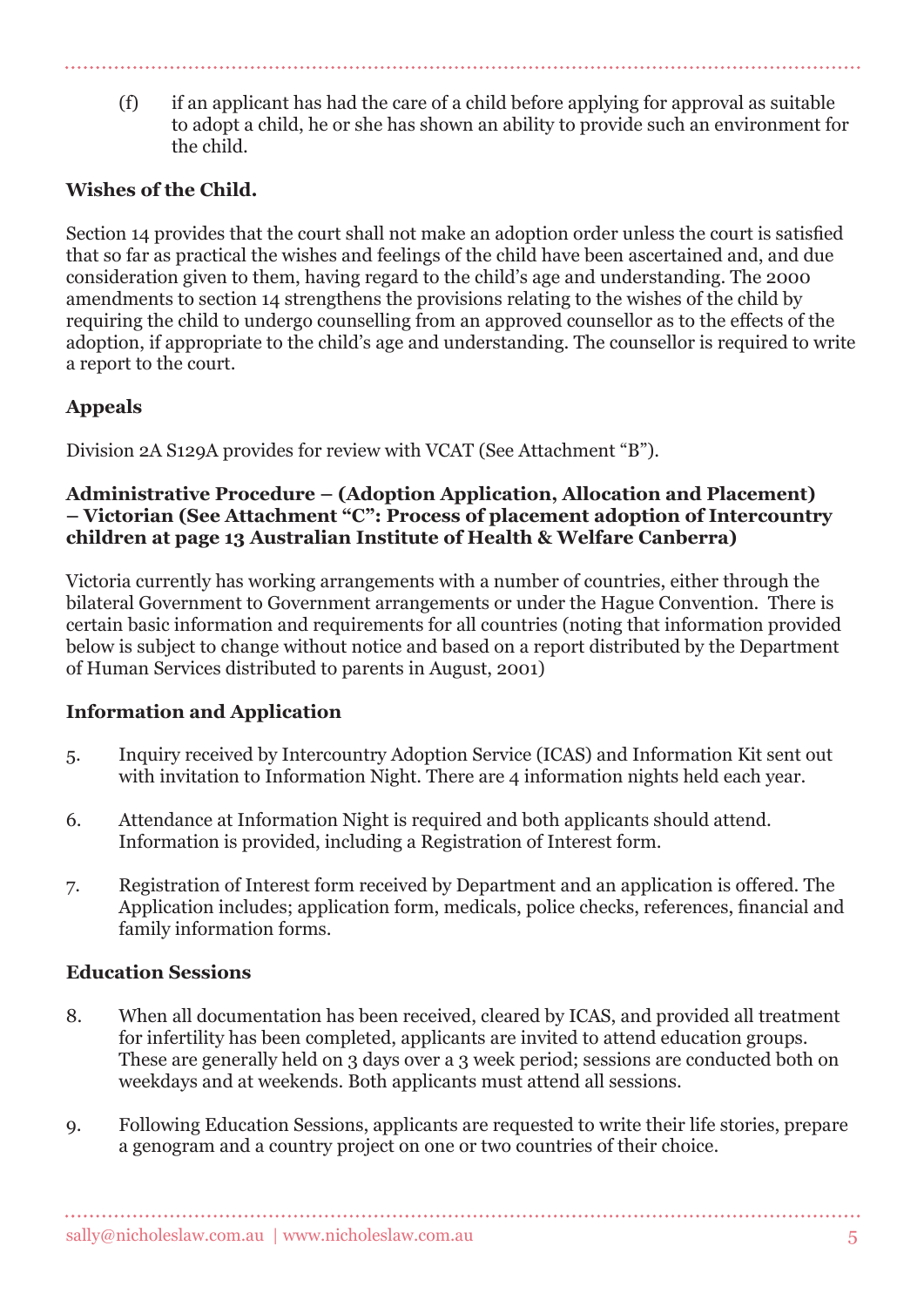#### **Assessment**

- 10. (a) Once the assessment documentation has been received, a Private Contract Worker (PCW) will undertake the assessment. An assessment consists of a number of interviews by the PCW, over a 3 month period. The PCW will provide their written assessment to ICAS. Applicants receive a copy of their Home Study and are invited to make comments.
	- (b) In Victoria there is a policy that children over the age of nine are not placed with adoptive families except in exceptional circumstances (such as in the case of siblings where the younger sibling is under nine).
	- (c) In Victoria there is a policy that requires one or other (or both) parents to be available for full time care of a pre-school child for the first six to twelve months after placement. For school age children the expectation is for parent/s to be available for out of school hours. Note that most employed applicants are entitled to Parental Leave/Adoption Leave.
- 11. Outcomes of application are:
	- (a) Approval
	- (b) Deferral
	- (c) Non-approval

All decisions are conveyed verbally and in writing by the Unit Manager, ICAS to the applicants. Reasons for (b) and (c) will be discussed with the couple, as well as given in writing. There is a procedure for appeals.

### **Preparation of the File for Overseas**

12. The Home Study and the specific documents that the overseas country requires from the applicants are compiled and sent to the overseas country by ICAS.

## **Allocation**

13. Allocation of a child is received by ICAS and discussed with applicants by their PCW. The allocation is considered for a minimum of 24 hours before acceptance or non-acceptance by the applicants.

Further family formation undertakings to be signed, a pregnancy test is required and applicants are given a letter plus sponsorship papers to lodge with Department of Immigration and Multicultural Affairs.

- 14. The acceptance of child is conveyed to the overseas country by ICAS. Further documents sometimes need to be sent at this stage.
- 15. Procedures in overseas country are completed; these include medical clearance and legal procedures so that child may be issued a visa to travel.

. . . . . . . . . .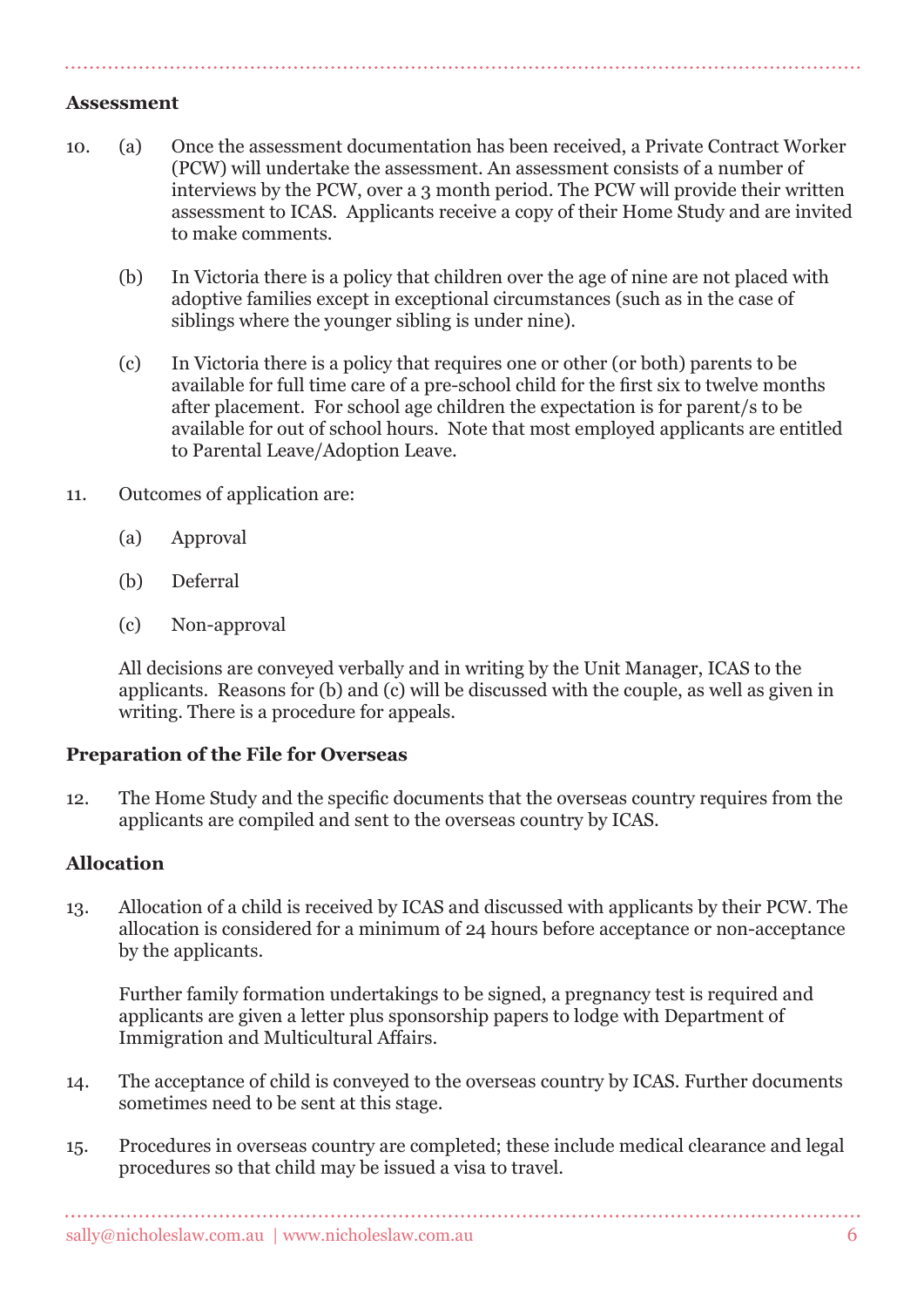- 16. Applicants are notified by ICAS when the child is ready to travel and they advise ICAS of travel plans prior to departure. A pregnancy test is required at that time.
- 17. Applicants' travel arrangements are conveyed to overseas country by ICAS.
- 18. Applicants travel to overseas countries and bring their children home.

# **Guardianship of Child**

For placements from some countries the child will enter Australia under the guardianship of the Minister for Immigration and Multicultural Affairs. Guardianship is delegated to the Secretary for the Department of Human Services under the Immigration (*Guardianship of Children*) *Act 1946.* Guardianship ceases on the granting of an adoption order in Victoria. This means that until an adoption order is granted in the Victorian Country Court, the Secretary of the Department of Human Services is the legal guardian of the child. Permission must be sought from the guardian to remove the child from Australia during this period and for medical procedures where consent is required.

After a period of supervision of the placement (normally twelve months), which is a function of the guardianship delegation, the case will be reviewed and, if approved, an application for an adoption order may be made to the Victorian County Court under Section 15(1) of the Victorian Adoption Act 1984 or for some countries where an adoption is not automatically recognised under the Family Law (Hague Convention on Intercountry Adoption) Regulations 1998.

After the adoption has been completed in Australia, an application is made to the Registry of Births, Deaths and Marriages for a birth certificate (Sixth Schedule). Australian Citizenship can then be sought through the Department of Immigration and Multicultural Affairs. The child is not entitled to inheritance under a will until after the adoption occurs in Victoria, so it is necessary to make special provision through a solicitor if the adoptive parents want inheritance rights to apply prior to the adoption.

The Adoption Orders from China and Hague Convention Countries with a full Adoption Order are automatically recognised on entry to Australia. Applicants apply for a grant of Australian Citizenship for their child in Australia and an Australian passport.

Applicants are requested to book an appointment for their child with Royal Children's Hospital (RCH) Intercountry Adoption Clinic within two weeks of their return (RCH Kit given at time of allocation) from overseas.

### **Post Placement Supervision (PPS) for all Placements**

- 19. Supervision of placement by the PCW is usually for 12 months or 2 years for Romania. The first visit is within two weeks of returning home. A total of three or more visits, as required, will be made over a ten month period (or a 2 year period for Romania). Both parents are requested to be present.
- 20. Copies of PPS reports and photographs are regularly sent to the child's country of origin by ICAS.
- 21. In addition to the PCW report, families are required to provide regular reports to ICAS on the progress of the placement. Copies of the self reporting forms will be issued at the time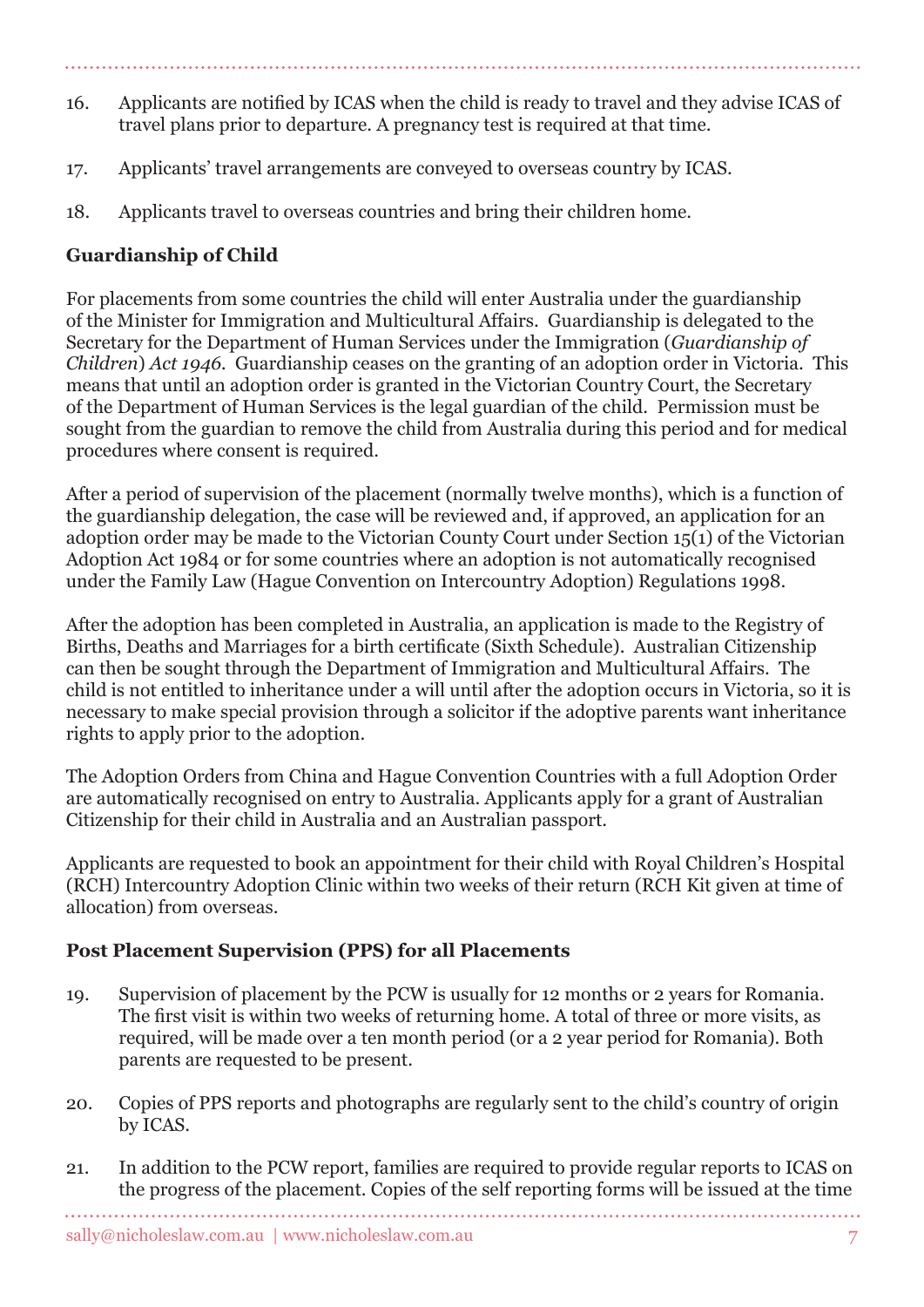of allocation.

22. A final report is prepared for all placements. Prior to the report, applicants will provide ICAS with a doctor's report, a report from the Maternal and Child Health Nurse, teacher (if applicable) and photographs of the child.

For adoptions recognised under the Family Law (Hague Convention on Intercountry Adoption) Regulations 1998, and for China, the involvement of the Department ceases at the time of the final report. For most countries this will be at 12 months, but for Romania it will be at 2 years, as Romania requires 5 reports over this period.

23. If finalisation of the child's placement is recommended, the legalisation process commences. The placement proceeds to the preparation stage of legal documentation for Court. Applicants can complete their own court documents, or use the services provided by the parent support organisations or engage a solicitor to prepare their application.

If not recommended, a review of the placement will take place.

- 24. Applicants attend adoption hearing at the County Court with a representative from Department of Human Services, family members, friends and solicitor. Once the Adoption Order is signed by the Judge, parents become full legal parents of the child, and the Department's guardianship responsibilities cease.
- 25. An Adoption Order and Memorandum of an Adoption Order are issued to Department of Human Services and forwarded to overseas country. File is then closed.
- 26. Applicants apply for a Victorian birth certificate for their child, Evidence of Australian Citizenship and an Australian Passport.

### **Statistics**

- Ø In a 12 month period between June, 1999 and June, 2000, 301 foreign born children joined Australian families while 265 local born infants were adopted nationwide.
- Ø Intercountry adoptions in Australia jumped from less than 10% of all adoptions in 1980 to 1981 to more than 50% in current times. (report Herald Sun). See Attachment "D": Intercountry placement adoptions 1999-00 (page 14 Australian Institute of Health and Welfare Canberra.)
- Ø Into my state, in Victoria, 700 foreign children have been adopted by Victorian families in the financial year 1988 to 1989.
- Ø According to up to date information from the Department of Human Services approximately 120 adoption Orders are made in Victoria each year with 70-80 Intercountry 20-30 local and 10 spousal adoptions.
- $\emptyset$  In Australia it is recognised that children should remain as close as possible within their own communities and that the adoption of foreign babies can only be justified if local authorities have exhausted all other options. Intercountry adoption is viewed as a last resort*.* This is a push by UNICEF and has been recognised in Victoria's Adoption Act which was amended last year to formally recognise the aim at keeping children within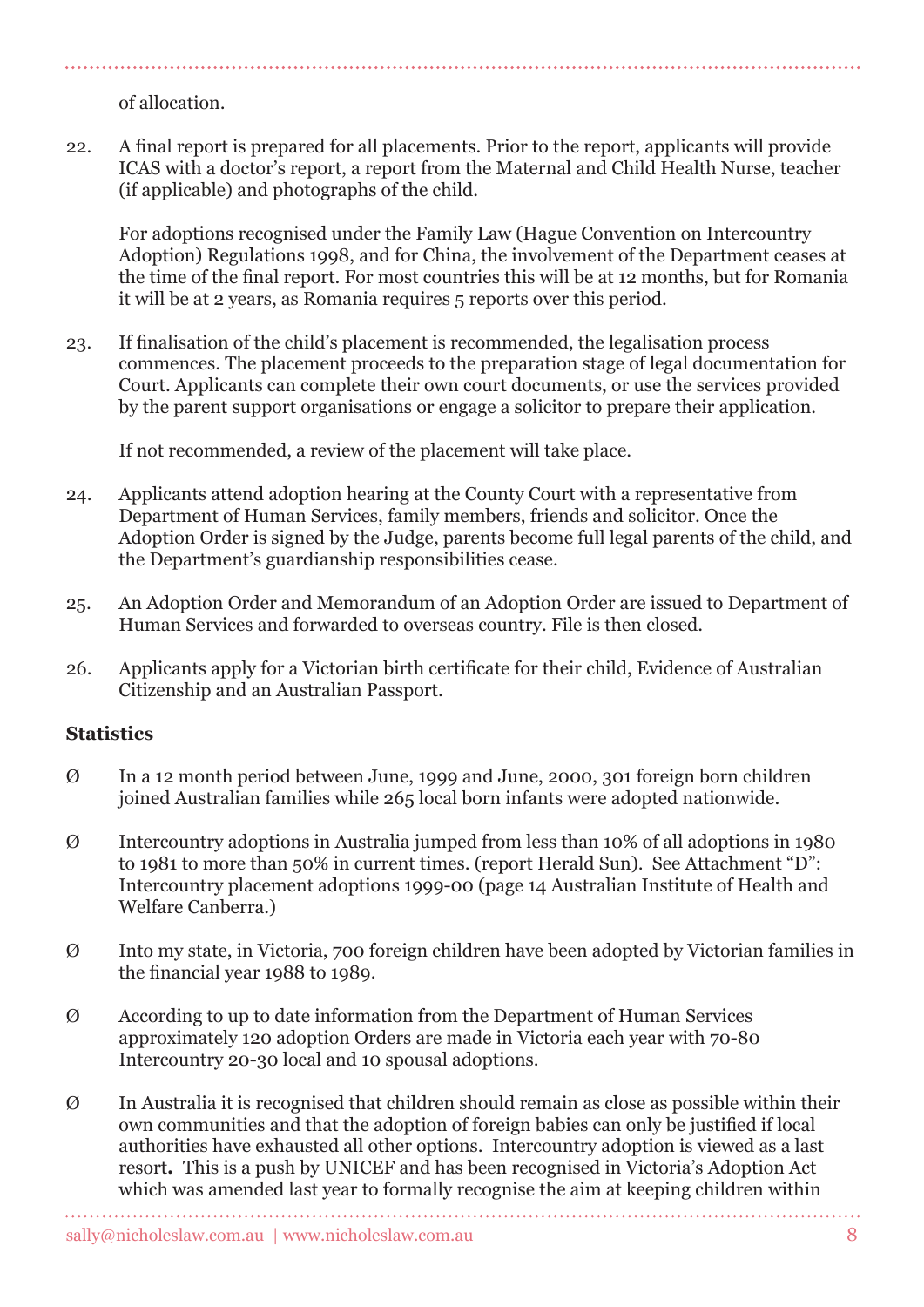their country of birth. There are indications that China has changed its policy to give priority to adoptions by applicants with a Chinese heritage. As yet this has not impacted on Australian Chinese adoption applications.

Ø For the years 1991- 1992 1998- 1999 most of the adopted children have come from Korea (608), India (225), Thailand (208), The Philippines (168) and Colombia (166). See Attachment "E": Intercountry placement adoptions by counties of origin 1991-92 to 1999- 00 (page41 Australian Institute of Health & Welfare Canberra)

### **Criticisms – Hague Convention**

Commentators have argued that the adoption process is too bureaucratic and cumbersome. Adoption practice in Australia is fragmented and potential adopters may be tempted to forum shop between states. However, it is difficult to do so as they must show that they are genuinely resident in a state before their application will be considered*.* Different age requirements cause difficulty to overseas governments when considering Australia's program as a whole. However, on a practical level overseas governments only deal with applications that have already been processed in Australia.

### **Bilateral Arrangement between Australia and China**

Australia has a bilateral arrangement with the People's Republic of China ('PRC') which is recognised by Australian law under the *Family Law (Bilateral Arrangements – Intercountry Adoption) Regulations* 1998. These regulations came into force on 14 July 1998, and only apply to the PRC.

China has signed the Hague Convention in Intercountry adoption on 30 November 2000, although they have not ratified it as yet. Signing the Convention is a strong indication that it will be ratified in the future in which case the bilateral arrangement will not apply.

### *Background*

Prior to Australia's ratification of the Hague Convention on Intercountry Adoption every child entering Australia for the purposes of adoption did so under the guardianship of the Minister for Immigration and Multicultural affairs. Any adoption order made in the PRC could not be automatically recognised in Australia, as Australian law did not allow this. It was a critical issue for the PRC to have Australian law recognise an adoption order made in the PRC automatically, and therefore, allowing children to obtain Australian citizenship. The Chinese authorities were concerned that adopted children would become "stateless" as once an adoption order was made, the child's citizenship was removed at the time of the order. Automatic recognition is granted to Chinese adoption Orders under section 69W of the Adoption Act.

In 1998 the Family Law Act was amended by 111C to allow regulations to be made to give effect to any bilateral agreement or arrangement on the adoption of children. The *Family Law (Bilateral Arrangements – Intercountry Adoption) Regulations* 1998 were then made under this section.

The Victorian Department of Human Services has led Australia's negotiations with China on behalf of the State and Territory Community Services Ministers. The agreement between Australia and China took 6 years to negotiate. This was due to a change in the Chinese Ministry responsible for adoption. In addition, the Chinese Authority required a guarantee that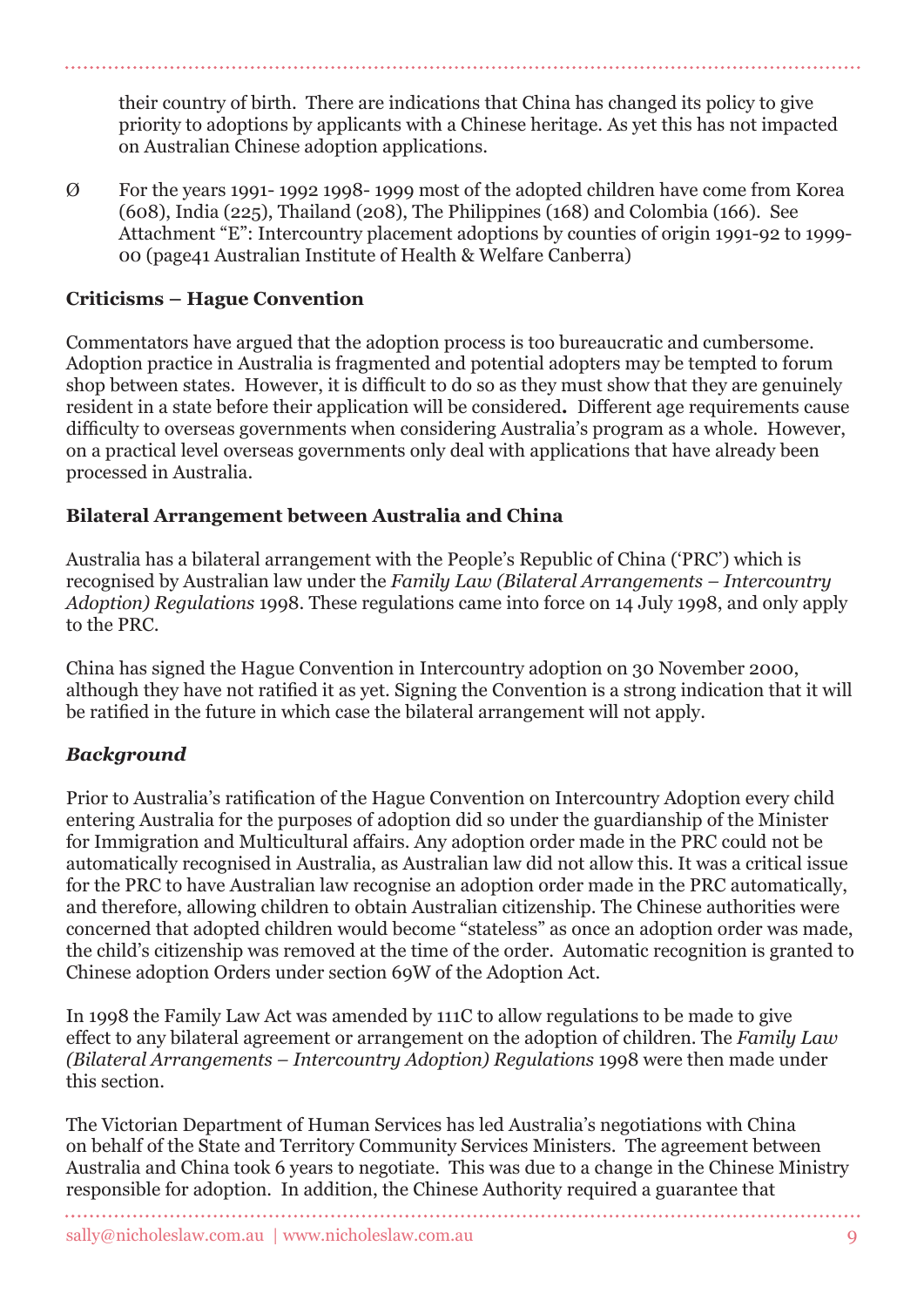adoptions would be automatically recognised under Australian Law. The 6 years of negotiations culminated in the exchange of Diplomatic letters between the Australian Embassy, Beijing, and the Ministry of Civil Affairs of the People's Republic of China, marking the commencement of the Intercountry adoption program between Australia and China on 28 December, 1999. In March 2000 the first Australian files were sent to China. As a gesture of good will in commencing the program, the China Centre of Adoption Affairs (CCAA), indicated that they would halve the time lines for this first group. The files were translated and processed, with children matched and Notices (invitations) to Travel dispatched in half the anticipated time of ten to twelve months.

#### *The Family Law (Bilateral Arrangements – Intercountry Adoption) Regulations 1998.*

Regulations 5 and 6 are the substantive provisions in the regulations.

Reg 5(1) provides the scope of the application, where the regulations apply if:

- (a) an adoption, by a person habitually resident in Australia, of a child who is habitually resident in an prescribed overseas jurisdiction is granted in accordance with the laws of that overseas jurisdiction; and
- (b) an adoption compliance certificate issued by a competent authority of that overseas jurisdiction is in force in relation to the adoption

Reg 5(2) provides that the adoption is recognised and effective on and after the date that the adoption takes effect in the overseas jurisdiction

Reg 6 provides that recognition of the adoption includes the recognition that:

- (c) the relationship between the child and each of the child's adoptive parents is the relationship of child and parent; and
- (d) each adoptive parent of the child has parental responsibility for the child; and
- (e) the adoption of the child ends the legal relationship between the child and the individuals who were, immediately before the adoption, the child's parents; and
- (f) the child has the same rights as a child who is adopted under the laws of a State

### **Part IVB Adoption Act 1984**

The amendments inserts a new Part IVB in the Adoption Act 1984 Headed "Part IVB – Bilateral Arrangements For Intercountry Adoption" Sections 69T to 69Y are the relevant sections.

Section 69U provides that, unless a declaration has been made declaring that an adoption is not recognised under 69W, an adoption in a prescribed overseas jurisdiction (ie China) of a child habitually resident there by a person habitually resident in Australia is recognised if the adoption complies with the laws of that overseas jurisdiction and there is an adoption certificate in force for that adoption. Such adoption is effective from the date that the adoption takes effect in the overseas jurisdiction.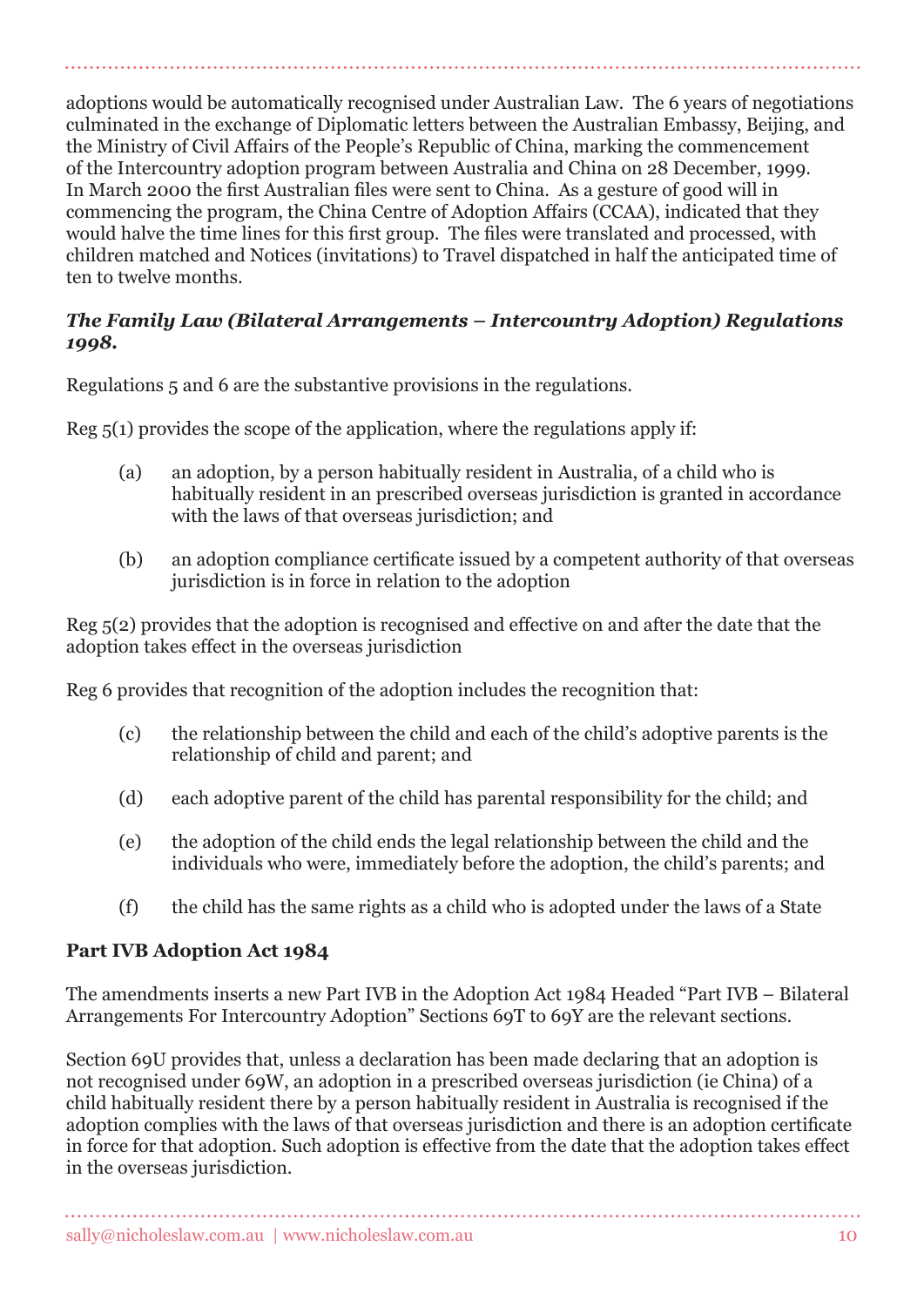Section 69W provides for the Secretary to apply for, and the Court to make, a declaration that a particular adoption in a prescribed overseas jurisdiction is not recognised and has no effect in Victoria. This can only be done where the Court Determines that the adoption that would otherwise be recognised is manifestly contrary to public policy, taking into account the best interests of the child.

Section 69V provides that unless a declaration has been made under section 69W, and adoption under section 69U has the same effect as an adoption order under the Adoption Act 1984.

#### **Relevant Statistics**

- $\varnothing$  Australia is the 13<sup>th</sup> country to enter into a bilateral adoption agreement with China (as of 10 November, 1999).
- Ø Figures provided by adopting countries indicate that China has approximately 6,000 babies adopted by foreigners per year.
- Ø Statistics collected by Australia on 10 November, 1999 indicated that about 4,000 Chinese girls were adopted by US couples and 2000 a year go to each of the 12 other countries including Canada, Britain, France, Spain, Ireland, Belgian, Holland, Denmark, Sweden, Norway, Finland and New Zealand.
- Ø This program is now underway. The first 16 children (to 5 Australian States and Territories) arrived in September 2000.
- Ø Applicants need to be a minimum of 30 years of age and up to 45 to adopt an infant, 45- 50 years to adopt a child up to 3 years, 50-55 years for an older child. As from 1 August 2001 the CCAA has advised that applicants up to the age of 45 are eligible to adopt an infant.
- Ø Couples should be married, though length of time of marriage is not stipulated by China. Single applicants are eligible to apply but priority may be given to couples. China will not accept applications from same sex couples or from single gay or lesbian applicants.
- Ø There should be a maximum of 3 children in the applicant family, unless there are exceptional circumstances. There should be a minimum of 18 months age difference between children in the family and the new child being placed.
- Ø There are both infants and older children and very occasionally twins for adoption. 95% of the children are female. The infants for adoption are aged between 8 months-20 months of age.
- Ø The cost at this stage can only be given in approximate amounts is, US\$4,500 this includes a \$3,000 US donation to the Chinese institution and the balance for a liaison guide in China (not optional).
- Ø Applicants should expect to wait 12 months for an allocation. There is approximately 8-10 weeks between allocation and travel. Both members of the applicant couple are expected to travel to China and can expect to be there for a period of 3 weeks. This is because the child must undergo the medical clearance required under Australian Immigration Law.

. . . . . . . . . . . . .